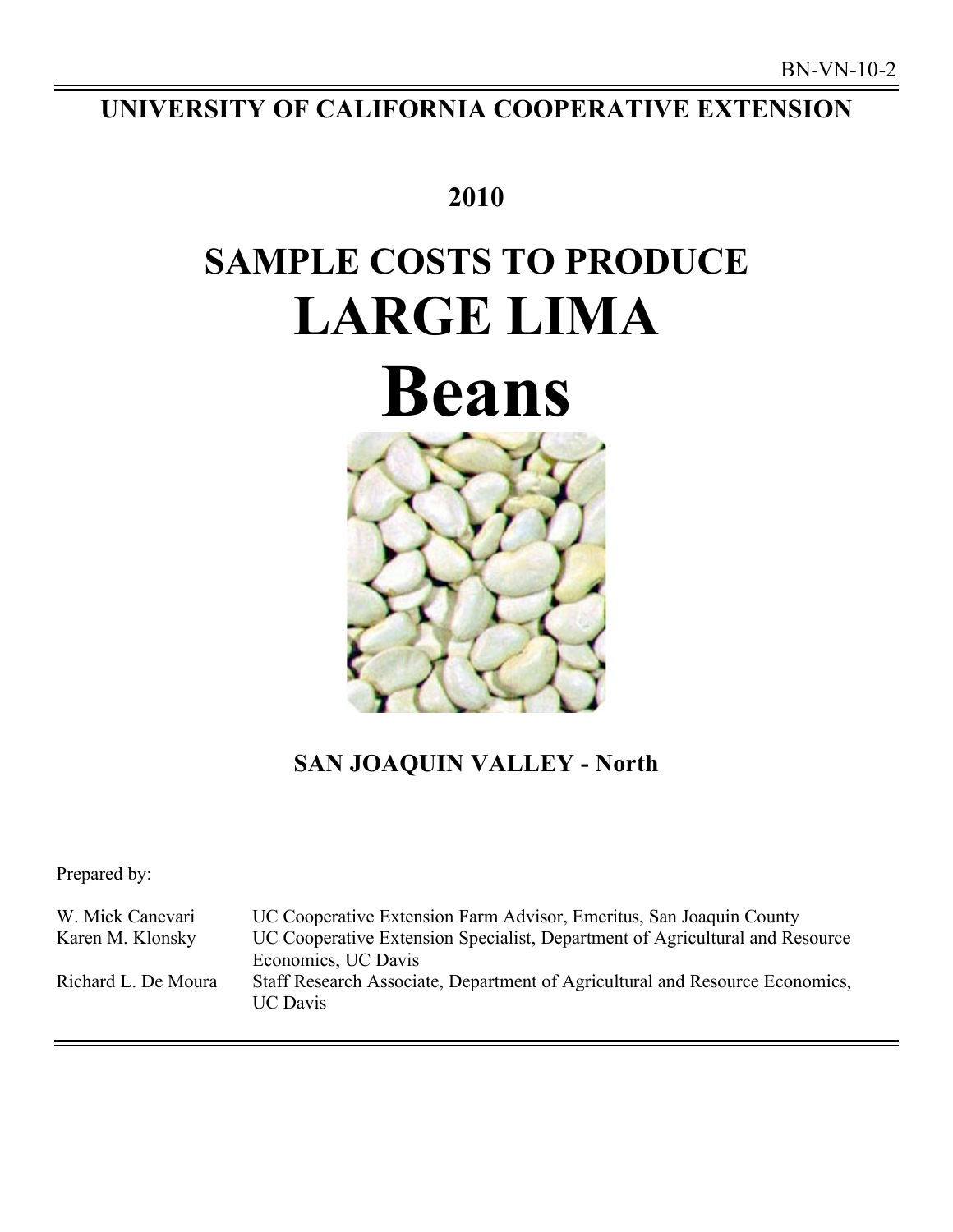#### **UNIVERSITY OF CALIFORNIA COOPERATIVE EXTENSION**

#### **SAMPLE COSTS TO PRODUCE LARGE LIMA BEANS San Joaquin Valley - North 2010**

#### **STUDY CONTENTS**

| Table 3. MONTHLY CASH COSTS PER ACRE to PRODUCE LARGE LIMA BEANS 12    |  |
|------------------------------------------------------------------------|--|
|                                                                        |  |
| Table 5. WHOLE FARM ANNUAL EQUIPMENT, INVESTMENT and OVERHEAD COSTS 14 |  |
|                                                                        |  |
|                                                                        |  |

#### **INTRODUCTION**

Sample costs to produce large lima beans in the northern San Joaquin Valley are shown in this study. The study is intended as a guide only, and can be used to make production decisions, determine potential returns, prepare budgets and evaluate production loans. The practices described are based on production operations considered typical for this crop and region, but will not apply to every farm. Sample costs for labor, materials, equipment and custom services are based on current figures. "Your Costs" columns in Tables 1 and 2 are provided for entering your farm costs.

The hypothetical farm operations, production practices, overhead, and calculations are described under the assumptions. For additional information or an explanation of the calculations used in the study call the Department of Agricultural and Resource Economics, University of California, Davis, California, (530) 752- 3589 or the local UC Cooperative Extension office.

Current and archived Sample Cost of Production Studies for many commodities can be downloaded at http://coststudies.ucdavis.edu, requested through the Department of Agricultural and Resource Economics, UC Davis, (530) 752-6887 or obtained from the local county UC Cooperative Extension offices.

The University of California does not discriminate in any of its policies, procedures or practices. The university is an affirmative action/equal opportunity employer.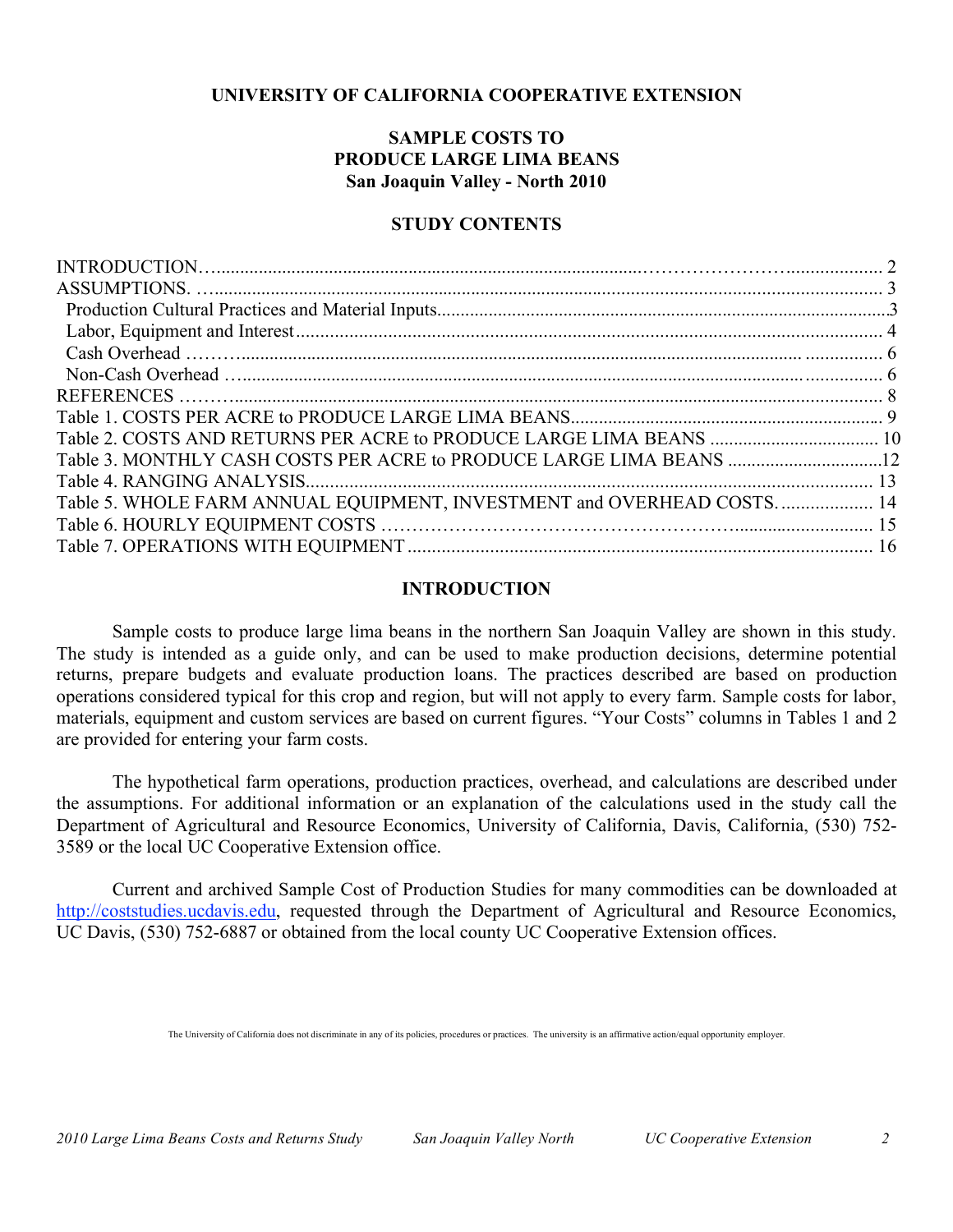#### **ASSUMPTIONS**

The assumptions refer to Tables 1 through 7 and pertain to sample costs to produce large lima beans in the northern San Joaquin Valley. The cultural practices described and materials used are considered typical for a well-managed bean field in the region. The costs, materials, and practices will not apply to all situations every production year. Cultural practices vary among growers within the region and can be significant. The study is intended as a guide only. **The use of trade names and cultural practices in this report does not constitute an endorsement or recommendation by the University of California nor is any criticism implied by omission of other similar products or cultural practices.** 

**Farm**. This report is based on a 1,200 non-contiguous acre field and row crop farm on which 200 acres of rented land are producing large lima beans; 1,000 acres of rented and grower owned land are planted to alfalfa hay, field corn, tomatoes, and wheat. The grower maintains an equipment yard and shop on a portion of the owned land.

#### **Production Cultural Practices and Material Inputs**

**Land Preparation**. Primary tillage, which includes subsoiling, discing, land leveling (laser and triplane), and listing beds, is done from October through April. The land is subsoiled in two directions to open the soil structure and breakup any hardpan. The field is then disced three times to create an adequate seedbed, and leveled in two passes with a triplane. Although the fields are basically level, the fields are laser leveled once every four years and one-fourth of the cost is charged to the current bean crop. The beds are listed and preplant fertilizer applied by a custom operator/fertilizer company in a single operation. Herbicides are applied and the field is preirrigated prior to planting.

**Plant**. Several varieties of bush and vine large limas are available for planting. A bush variety with 120-day maturity is planted in this study. Large lima bean seeds treated with protectants are planted during May using a six-row bean planter. The beans at 120 pounds per acre are planted two to four inches deep into moist soil on 30-inch beds and will emerge in seven to ten days depending on soil temperature. Planting costs include the seed, tractor driver and one attendant on the planter.

**Irrigation**. Irrigation includes the water costs and irrigation labor. Water at \$40 per acre-foot (\$3.33) per acre inch) is assumed to be a typical cost. Water costs in the region range from \$5 to \$75 per acre-foot. Most growers use surface water and the cost will vary by water district. The beans are furrow irrigated with one pre-irrigation and five regular season irrigations from June to August. A total of 30 acre-inches of water, which includes the preplant irrigation, is applied. Ditches are made for the preirrigation, and then closed prior to planting. Ditches are made again after the cultivation and closed prior to harvest. Water is delivered from the ditches to the furrows by siphon pipes.

**Fertilization**. Nitrogen (N) recommendations range from 80 to 120 units per acre. All or part of the nitrogen requirement (as UN32, aqua ammonia, or anhydrous ammonia) is banded below the seed line during bed listing along with the 4-10-10 starter fertilizer at 209 pounds per acre (20 gallons) plus 1/2 gallon of zinc. Additional nitrogen can be sidedressed once the beans have reached the three to four leaf stage. Although not included in the study, soil amendments with gypsum or sulfur products are a routine practice and may be necessary every three to four years.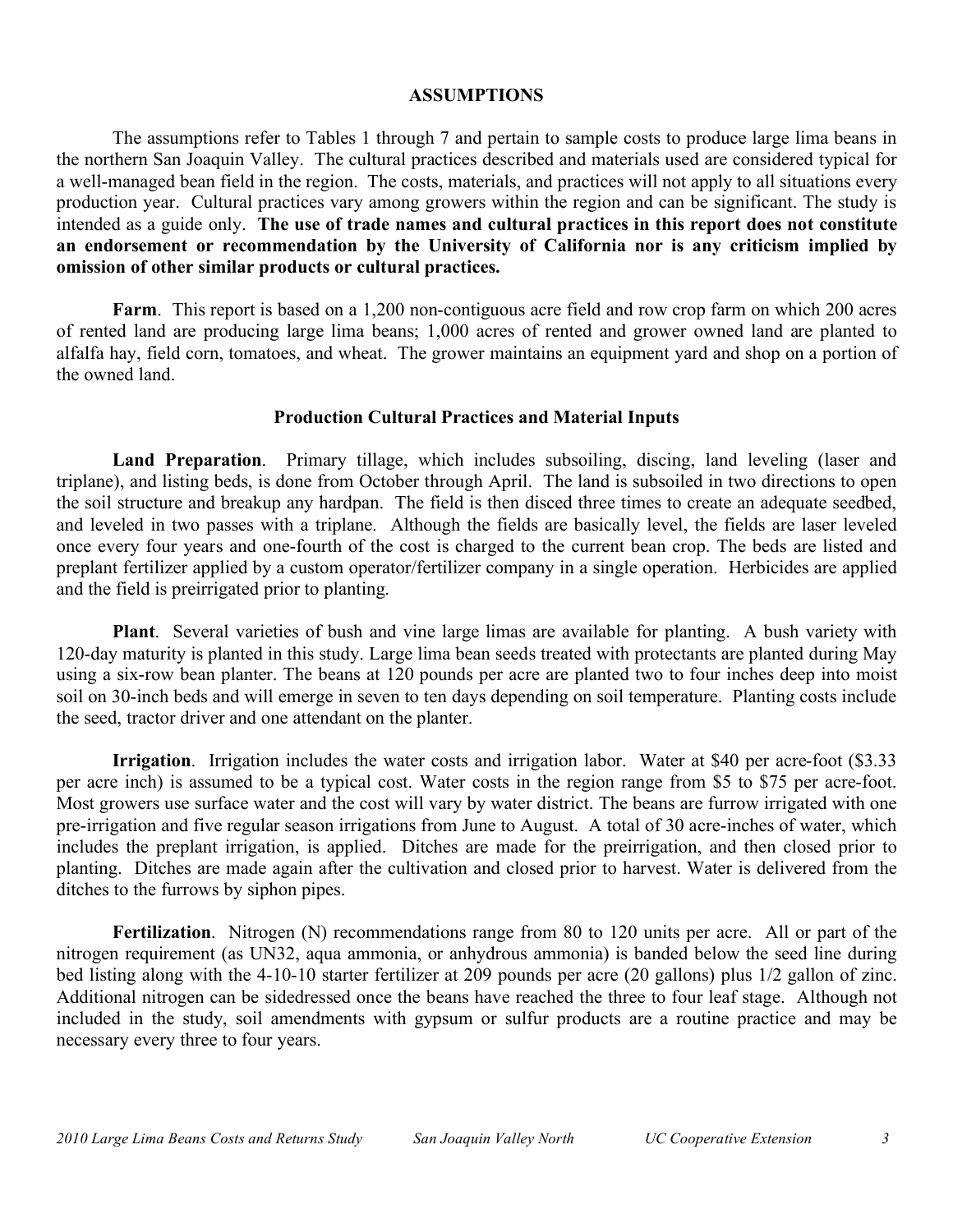**Pest Management.** The pesticides and rates mentioned in this cost study are listed in *UC Integrated Pest Management Guidelines, Beans*. For more information on other pesticides available, pest identification, monitoring, and management visit the above UC IPM website at www.ipm.ucdavis.edu. For information and pesticide use permits, contact the local county agricultural commissioner's office. **Pesticides mentioned in this study are used to calculate rates and costs. Although the pesticides mentioned are commonly used by growers, other pesticides are available. Check with your Farm Advisor, PCA and/or the UC IPM website for current recommendations.** Spray adjuvants are an additional cost and may be necessary for use with many pesticides for effective control. They are assumed to be included in the pesticide cost in this study. Pesticide costs vary by location, brand, and grower volume. Pesticide costs in this study are taken from a single dealer and shown as full retail.

*Pest Control Adviser (PCA).* Written recommendations are required for commercially applied pesticides and are written by licensed pest control advisers. In addition the PCA will monitor the field for other problems including pests, diseases, and nutritional status. Growers may hire private consultants or receive the service as part of an agreement with an agricultural chemical and fertilizer company. Separate costs for a PCA are not included in this study.

*Weeds*. Herbicides -- Dual Magnum and Treflan -- are applied preplant to the listed beds and furrows, then mixed in the soil with a rolling cultivator – the first pass applies and incorporates the herbicides (spray boom and cultivator attached to tractor); the second pass is for further incorporation. The beans are cultivated twice, once in May and once in June prior to row closure. After the ditches are made, all turning is done inside the field.

*Insects.* The major insect pests are twospotted (*Tetranychus urticae*), strawberry (*Tetranychus turkestani*) and pacific spider (*Tetranychus pacificus*) mites, lygus bugs (*Lygus hesperus, Lygus elisus*), black bean and cow pea aphid (*Aphis fabae, Aphis craccivora)*. Comite miticide for mite control is applied in June/July after cultivation. Lygus bugs are controlled with air applications of an OP (organophosphate) insecticide (e.g. Dimethoate) during August bloom and a pyrethroid insecticide (e.g. Warrior) during pod fill. The dimethoate application also controls aphids. Additional lygus control may be needed until pod maturity. Worm control may be needed in some years for corn earworms and armyworms to prevent bean seed damage in the pod. The ground (Comite) and air (Dimethoate/ Warrior) applications are done by custom operators.

*Diseases.* Seedling diseases caused by rhizoctonia (*Rhizoctonia solani*) and pythium (*Pythium* spp.) root rot are prevented with seed treatments and good cultural practices. The fungicide seed protectants are applied to the seed by the bean warehouse and the cost is included in the seed price.

**Harvest**. The beans are cut and threshed by a custom operator. At maturity six rows per pass are cut at ground level with a set of tractor-mounted knives. One to two days later, depending on bean moisture, the cut beans are raked into windrows consisting of six to eight rows. Lima beans are harvested using bean threshers equipped with two or three slow-turning cylinders. Beans are ready for harvest when they reach 12% moisture. Cutting and windrowing costs \$38 per acre and threshing/harvesting costs \$2.50 per hundredweight (cwt) based on field/dirt weight plus \$0.70 cwt for hauling. Other postharvest bean costs include warehouse charges of \$4.50 per cwt for cleaning, storage and insurance.

**Yields**. The crop yield used in this study is 25 cwt field/dirt weight or 23 cwt per acre of cleaned beans at 12% moisture. A typical cleanout rate for field run beans is 5-10%.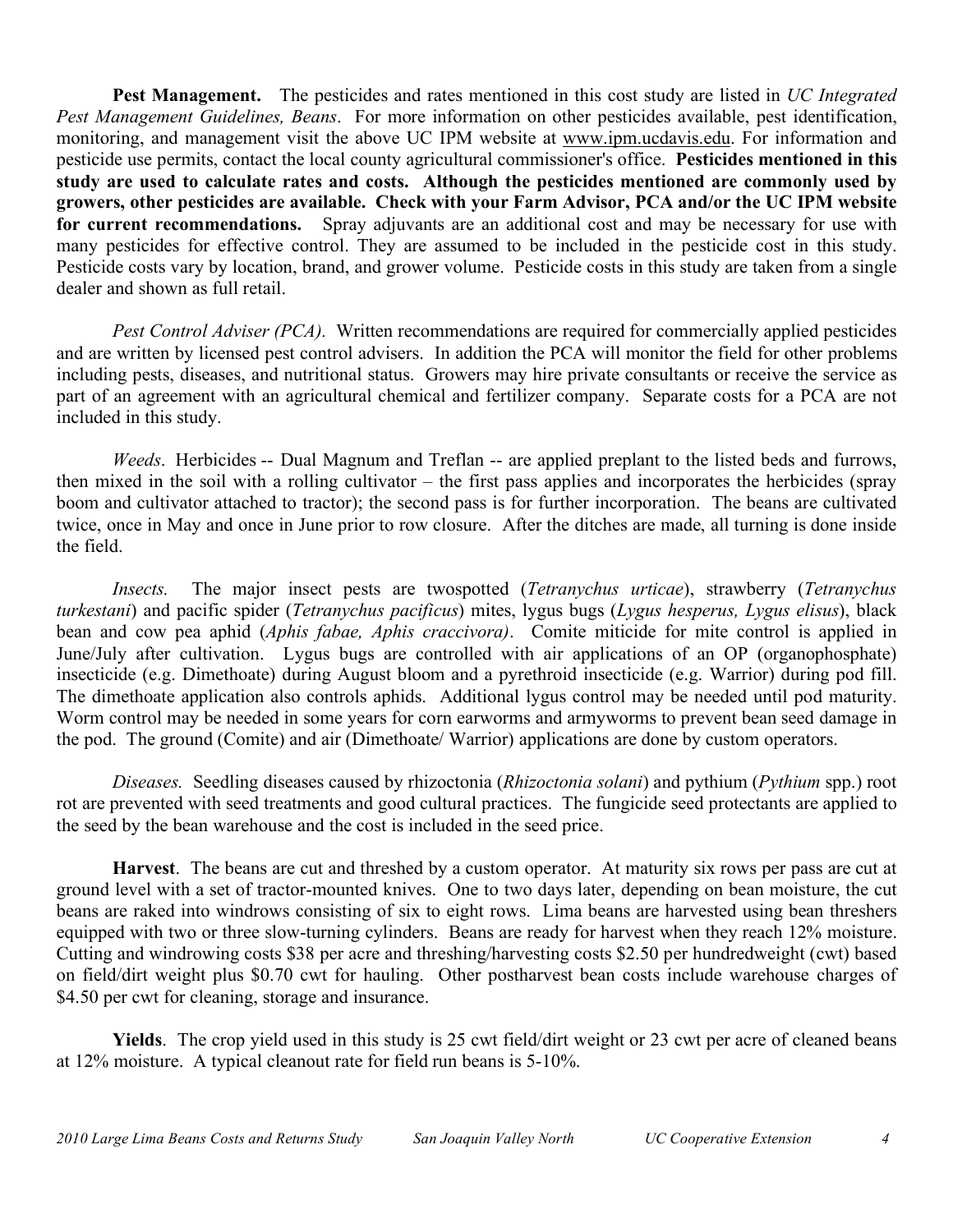**Returns**. Based on the 2008 and 2009 Bean Market Reports, an average selling price of a \$65 per cwt is used to calculate income. Prices for large lima beans during this period ranged from \$60 to \$70 per cwt. The prices are used to show a range of returns over a range of yields in the Ranging Analysis Table.

**Assessments.** The California Dry Bean Board (CDBB) assesses \$0.175 per hundredweight (cwt) to all bean varieties (general assessment). Additional assessments are made by varietal councils formed for specific research on that variety. The large lima council assesses \$0.04 per cwt. The CDBB promotes marketing and research in dry beans.

**Pickup/ATV.** Costs for a 3/4-ton pickup and ATV are included in the study. The pickup and ATV may be used by the irrigator, field foreman and/or the grower. The pickup travels 9,000 miles per year (1,500 miles for the beans) and the ATV 3,000 miles per year (500 miles for the beans). The miles are not based on any actual data, but the assumptions are used to calculate a vehicle cost for this study.

#### **Labor, Equipment, and Interest**

**Labor.** Labor rates of \$13.70 per hour for machine operators and \$10.96 for general labor includes payroll overhead of 37%. The basic hourly wages are \$10.00 for machine operators and \$8.00 for general labor. The overhead includes the employers' share of federal and California state payroll taxes, workers' compensation insurance for field crops (code 0171), and a percentage for other possible benefits. Workers' compensation costs will vary among growers. For this study the cost is based upon the average industry final rate as of January 1, 2010 (personal email from California Department of Insurance, March 2010). Labor for operations involving machinery are 20% higher than the operation time given in Table 1 to account for the extra labor involved in equipment set up, moving, maintenance, work breaks, and field repair.

Wages for management are not included as a cash cost. Any return above total costs is considered a return to management and risk. However, growers wanting to account for management may wish to add a fee. The manager makes all production decisions including cultural practices, action to be taken on pest management recommendations, and labor.

**Equipment Operating Costs.** Repair costs are based on purchase price, annual hours of use, total hours of life, and repair coefficients formulated by American Society of Agricultural Engineers (ASAE). Fuel and lubrication costs are also determined by ASAE equations based on maximum Power Take Off (PTO) horsepower, and fuel type. Prices for on-farm delivery of diesel and gasoline are \$2.04 and \$2.67 per gallon, respectively. The cost includes a 2.5% local sales tax on diesel fuel and 7.5% sales tax on gasoline. Gasoline also includes federal and state excise tax, which are refundable for on-farm use when filing your income tax. The fuel, lube, and repair cost per acre for each operation in Table 1 is determined by multiplying the total hourly operating cost in Table 6 for each piece of equipment used for the selected operation by the hours per acre. Tractor time is 10% higher than implement time for a given operation to account for setup, travel and down time. Fuel prices have fluctuated considerably and may be higher or lower on any given day.

**Interest on Operating Capital.**Interest on operating capital is based on cash operating costs and is calculated monthly until harvest at a nominal rate of 5.75% per year. A nominal interest rate is the typical market cost of borrowed funds. The interest cost of post harvest operations is discounted back to the last harvest month using a negative interest charge. The interest rate will vary depending upon various factors. The rate in this study is considered a typical lending rate by a farm lending agency as of January 2010.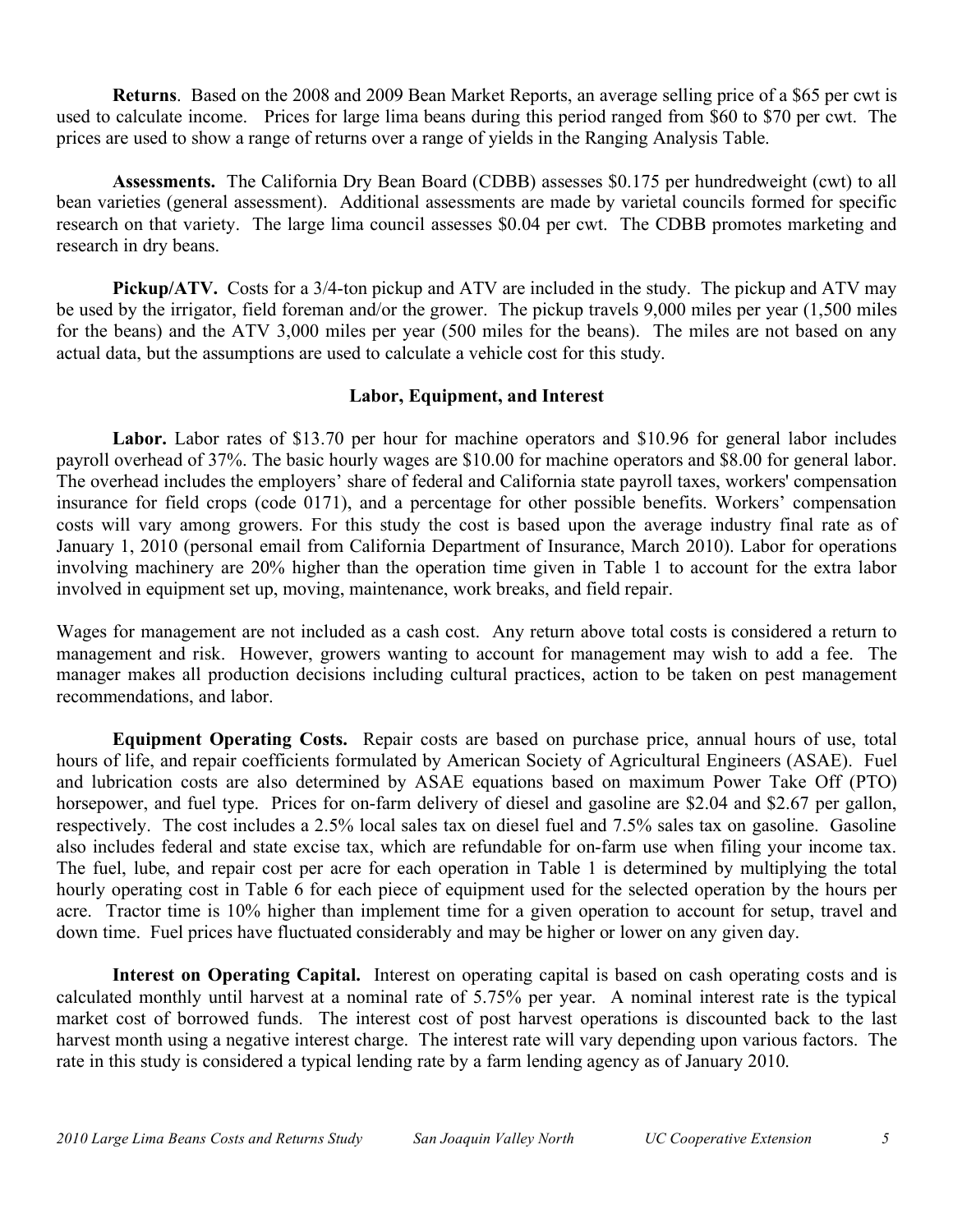**Risk.** Production risks should not be minimized. While this study makes every effort to model a production system based on typical, real world practices, it cannot fully represent financial, agronomic and market risks, which affect the profitability and economic viability of bean production.

#### **Cash Overhead**

Cash overhead consists of various cash expenses paid out during the year that are assigned to the whole farm and not to a particular operation.

**Property Taxes.** Counties charge a base property tax rate of 1% on the assessed value of the property. In some counties special assessment districts exist and charge additional taxes on property including equipment, buildings, and improvements. For this study, county taxes are calculated as 1% of the average value of the property. Average value equals new cost plus salvage value divided by 2 on a per acre basis.

**Insurance.** Insurance for farm investments varies depending on the assets included and the amount of coverage. Property insurance provides coverage for property loss and is charged at 0.767% of the average value of the assets over their useful life. Liability insurance covers accidents on the farm and costs \$1,405 for the entire farm.

**Crop Insurance**. The grower, to protect the farm from crop losses, purchases crop insurance. Several levels of coverage are available, but the premium as calculated by a crop insurance agency for large lima beans at the 75% level costs the San Joaquin County grower \$67.45 per acre. The premium cost includes the base premium less the subsidized premium amount.

**Office Expense.** Office and business expenses are estimated at \$50 per acre. These expenses include office supplies, telephones, bookkeeping, accounting, legal fees, shop and office utilities, and miscellaneous administrative charges. The cost is a general estimate and not based on any actual data.

**Land Rent**. The 200 acres are rented for cash at \$200 per acre. The rented land includes the irrigation system that is maintained by the landlord. Cash rents on the county's Westside ranges from \$150 to \$200 per acre (2009 Trends & Leases) depending on crop, location and soil type.

**Investment Repairs.** Annual maintenance is calculated as two percent of the purchase price.

#### **Non-Cash Overhead**

Non-cash overhead is calculated as the capital recovery cost for equipment and other farm investments.

**Capital Recovery Costs.** Capital recovery cost is the annual depreciation and interest costs for a capital investment. It is the amount of money required each year to recover the difference between the purchase price and salvage value (unrecovered capital). It is equivalent to the annual payment on a loan for the investment with the down payment equal to the discounted salvage value. This is a more complex method of calculating ownership costs than straight-line depreciation and opportunity costs, but more accurately represents the annual costs of ownership because it takes the time value of money into account (Boehlje and Eidman). The formula for the calculation of the annual capital recovery costs is ((Purchase Price – Salvage Value) x Capital Recovery Factor) + (Salvage Value x Interest Rate).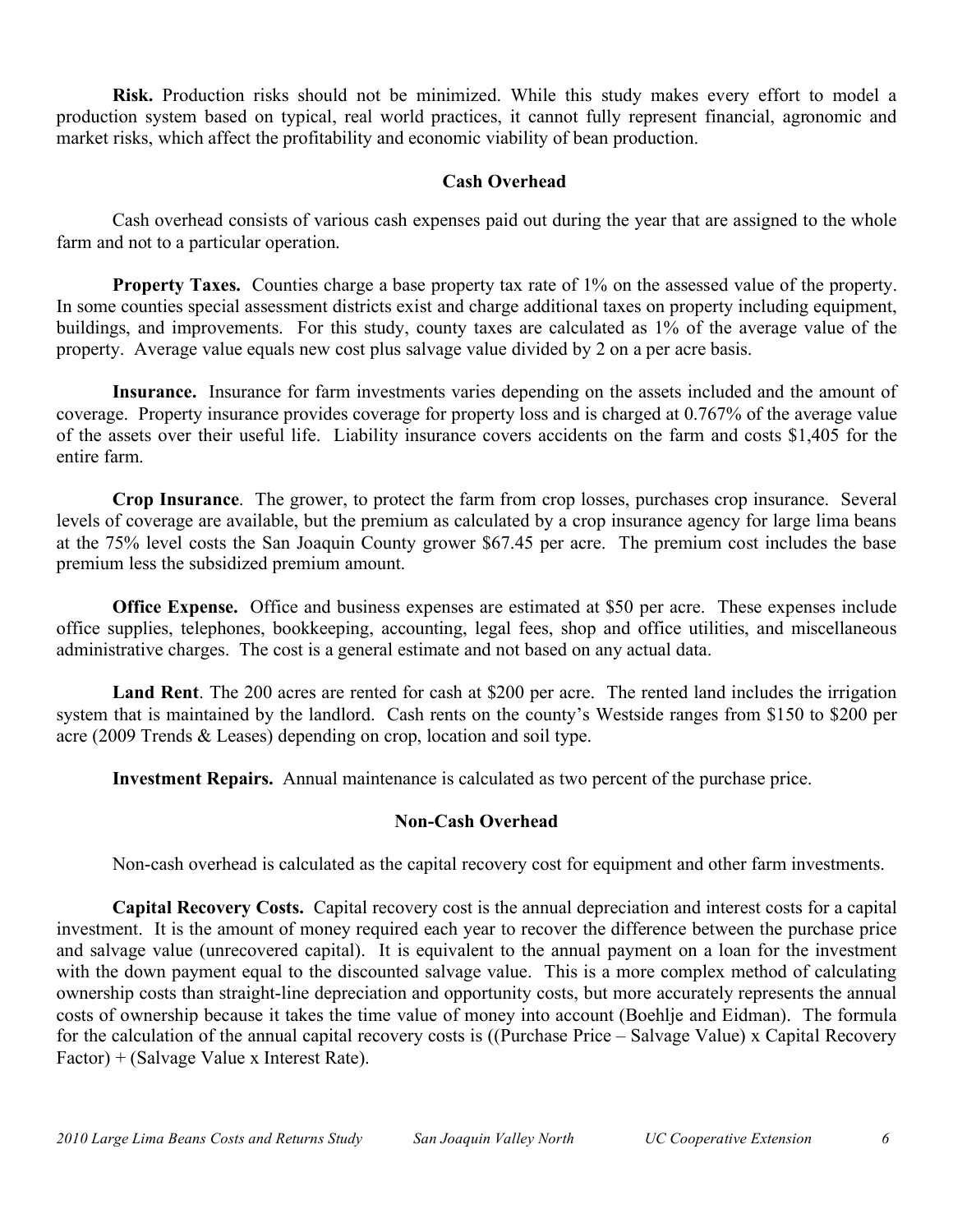*Salvage Value.* Salvage value is an estimate of the remaining value of an investment at the end of its useful life. For farm machinery (tractors and implements) the remaining value is a percentage of the new cost of the investment (Boehlje and Eidman). The percent remaining value is calculated from equations developed by the American Society of Agricultural Engineers (ASAE) based on equipment type and years of life. The life in years is estimated by dividing the wear out life, as given by ASAE by the annual hours of use in this operation. For other investments including irrigation systems, buildings, and miscellaneous equipment, the value at the end of its useful life is zero. The salvage value for land is the purchase price because land does not depreciate. The purchase price and salvage value for equipment and investments are shown in the tables.

*Capital Recovery Factor.* Capital recovery factor is the amortization factor or annual payment whose present value at compound interest is 1. The amortization factor is a table value that corresponds to the interest rate used and the life of the machine.

*Interest Rate.* The interest rate of 4.75% used to calculate capital recovery cost is the suggested basic rate by a farm lending agency as of January 2010. The rate will vary depending upon loan amount and other lending agency conditions.

**Buildings.** The metal building(s) are constructed on a cement slab totaling 2,400 square feet and are used for shop and/or storage.

**Tools.** This includes shop tools, hand tools, and miscellaneous field tools. The tools are an estimated value and not taken from any specific data.

**Siphon Tubes.** It is assumed the grower owns 720, 2-inch siphon tubes for use on the ranch.

**Fuel Tanks.** Two 300-gallon fuel tanks using gravity feed are on metal stands. The tanks are setup in a cement containment pad that meets federal, state, and county regulations.

**Land Values**.Being the beans are planted on rented land, land values are not shown in this study. Cropland owned by the grower in the northern San Joaquin Valley (San Joaquin County's Westside) ranges in value from \$8,000 to \$12,000 per acre (2009 Trends & Leases).

**Equipment.** Farm equipment is purchased new or used, but the study shows the current purchase price for new equipment. The new purchase price is adjusted to 60% to indicate a mix of new and used equipment. Annual ownership costs for equipment and other investments are shown in the Whole Farm Annual Equipment, Investment, and Business Overhead Costs table. Equipment costs are composed of three parts: non-cash overhead, cash overhead, and operating costs. Both of the overhead factors have been discussed in previous sections. The operating costs consist of repairs, fuel, and lubrication and are discussed under operating costs.

**Table Values.** Due to rounding, the totals may be slightly different from the sum of the components.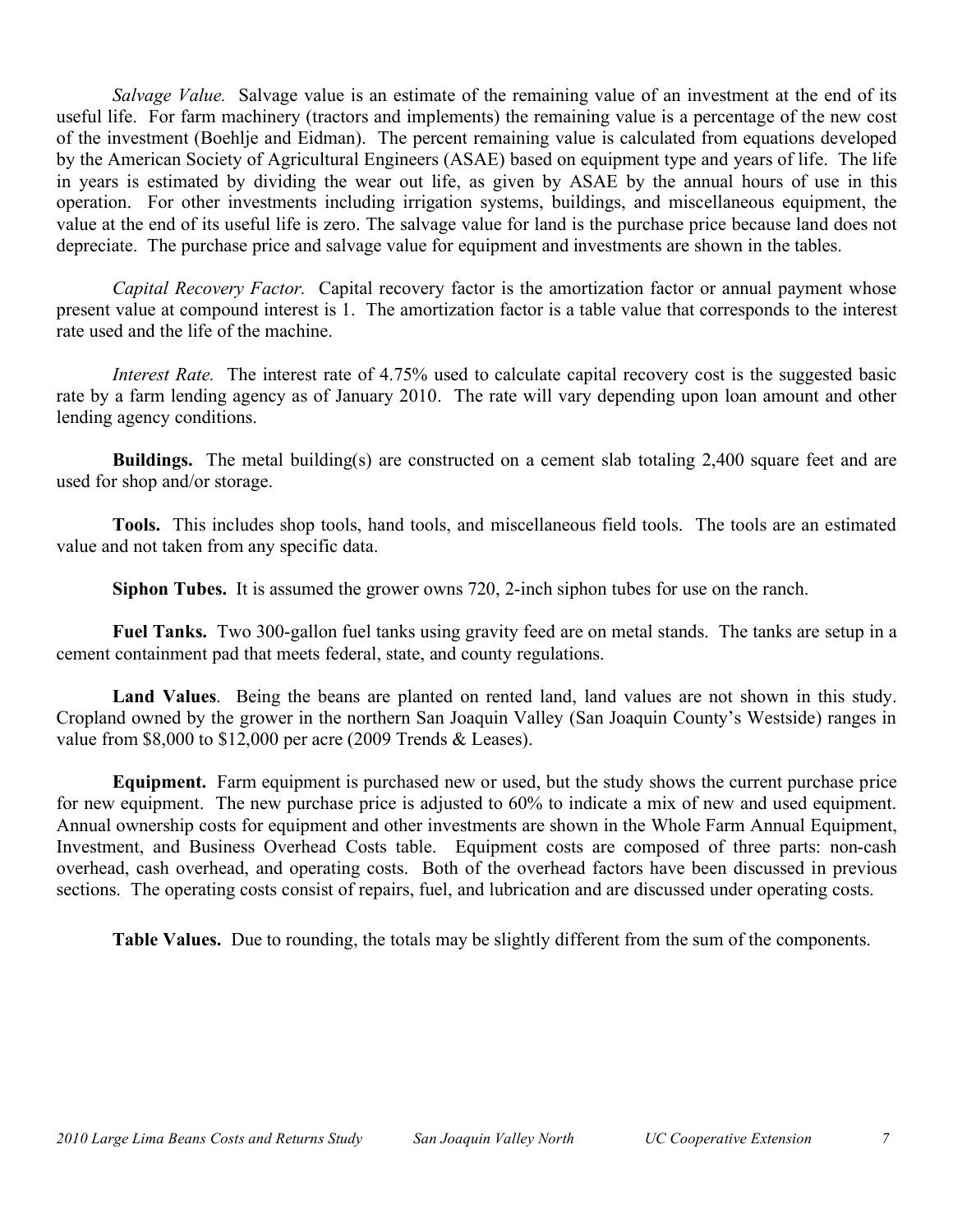#### **REFERENCES**

- American Society of Agricultural Engineers. 1994. *American Society of Agricultural Engineers Standards Yearbook*. Russell H. Hahn and Evelyn E. Rosentreter (ed.) St. Joseph, Missouri. 41st edition.
- Boehlje, Michael D., and Vernon R. Eidman. 1984. *Farm Management*. John Wiley and Sons. New York, New York
- California Chapter of the American Society of Farm Managers and Rural Appraisers. 2009. *Trends in Agricultural Land & Lease Values*. Region Three. California Chapter of The American Society of Farm Managers and Rural Appraisers. Woodbridge, CA
- California State Board of equalization. *Fuel Tax Division Tax Rates.* Internet accessed January 2010. http://www.boe.ca.gov/sptaxprog/spftdrates.htm
- Canevari, W Mick, Karen M. Klonsky, and Richard L. De Moura. 2004. *Sample Cost to Produce Large Lima Beans, San Joaquin Valley*. UC Cooperative Extension, Davis, CA.
- Energy Information Administration. 2009. *Weekly Retail Gasoline and Diesel Prices.* Internet accessed January 2010. http://tonto.eix.doe.gov/oog/info/wohdp
- Smith, Jerry D., W. H. Isom, H. Agamalian, W. Bendixen, V. Burton, M. Canevari, M. Murray, and M. Vilchez. 1989. *Common Dry Bean Production in California*. Cooperative Extension. University of California. Division of Agriculture and Natural Resources. Oakland, California. Publication 21468.
- University of California Statewide IPM Project. 2003. *UC Pest Management Guidelines, Dry Beans*. University of California, Davis CA. http://www.ipm.ucdavis.edu
- USDA Livestock and Seed Division, Market News Branch. 2008, 2009. *Bean Market News.* (CA Summary) www.ams.usda.gov/LSMarketNews

For information concerning University of California publications contact UC DANR Communications Services (1-800-994- 8849), online at http://anrcatalog.ucdavis.edu or your local county Cooperative Extension office.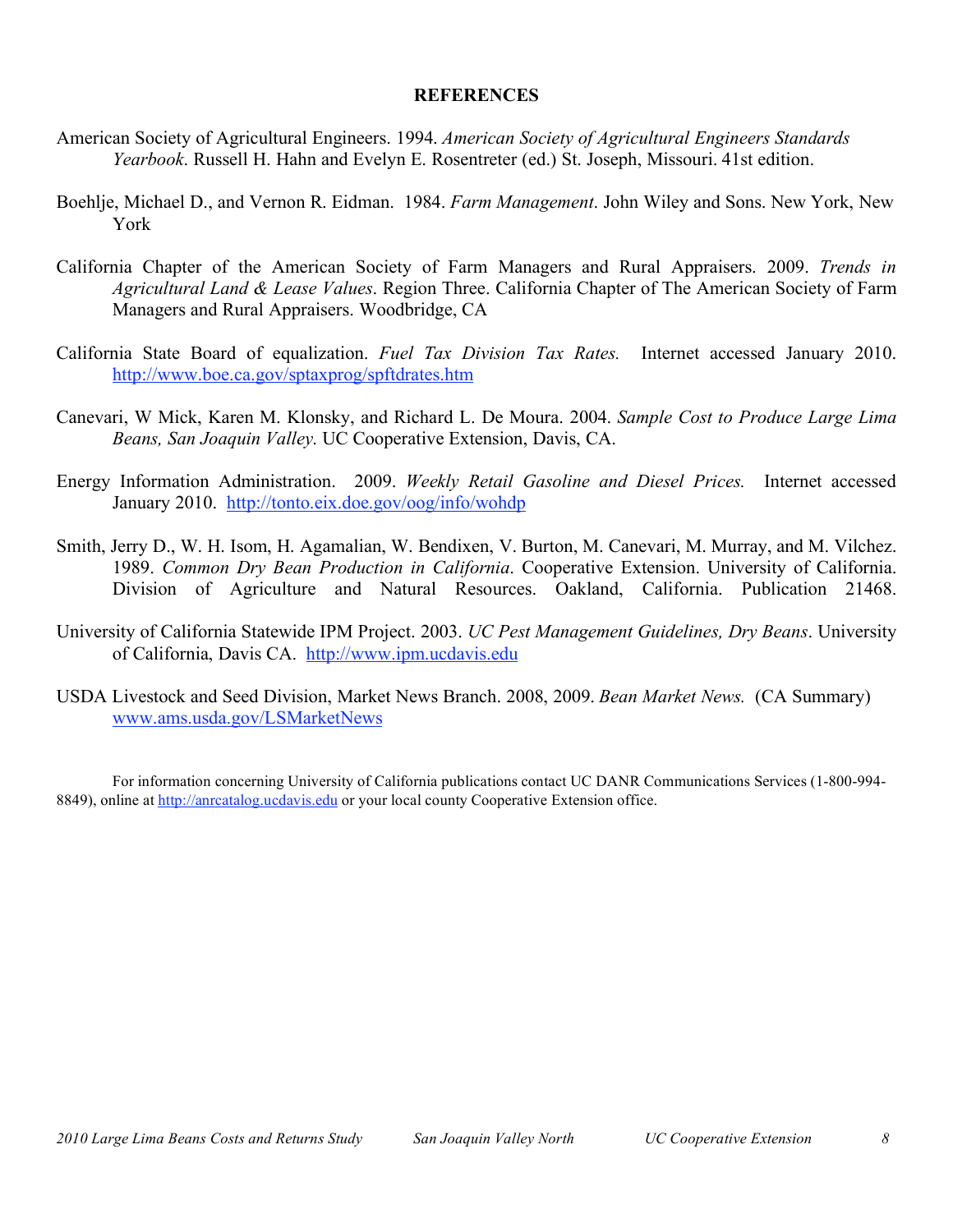#### UC COOPERATIVE EXTENSION **Table 1. COSTS PER ACRE TO PRODUCE LARGE LIMA BEANS** SAN JOAQUIN VALLEY – North 2010

|                                                                        | Operation        |                  | Cash and Labor Costs per Acre |                  |                  |                  |      |
|------------------------------------------------------------------------|------------------|------------------|-------------------------------|------------------|------------------|------------------|------|
|                                                                        | Time             | Labor            | Fuel, Lube                    | Material         | Custom/          | Total            | Your |
| Operation                                                              | (Hrs/A)          | Cost             | & Repairs                     | Cost             | Rent             | Cost             | Cost |
| Cultural:                                                              |                  |                  |                               |                  |                  |                  |      |
| Land Prep: Subsoil 2X                                                  | 0.40             | 7                | 17                            | $\boldsymbol{0}$ | $\boldsymbol{0}$ | 24               |      |
| Land Prep: Disc 3X                                                     | 0.41             | $\tau$           | 18                            | $\boldsymbol{0}$ | $\boldsymbol{0}$ | 25               |      |
| Land Prep: Landplane 2X                                                | 0.24             | $\overline{4}$   | $\overline{4}$                | $\boldsymbol{0}$ | $\boldsymbol{0}$ | 8                |      |
| Land Prep: Laser Level 1X/4Yr                                          | 0.00             | $\boldsymbol{0}$ | $\boldsymbol{0}$              | $\mathbf{0}$     | 38               | 38               |      |
| Land Prep: List Beds                                                   | 0.00             | $\boldsymbol{0}$ | $\boldsymbol{0}$              | $\boldsymbol{0}$ | 20               | 20               |      |
| Fertilize: at bed listing (Aqua, $4-10-10+Zn$ )                        | 0.00             | $\boldsymbol{0}$ | $\boldsymbol{0}$              | 91               | $\boldsymbol{0}$ | 91               |      |
| Irrigate: Pull Ditch 2X                                                | 0.10             | $\overline{c}$   | 4                             | $\boldsymbol{0}$ | $\boldsymbol{0}$ | 6                |      |
| Irrigate: Pre-irrigation                                               | 0.50             | 6                | $\boldsymbol{0}$              | 20               | $\mathbf{0}$     | 26               |      |
| Irrigate: Close Ditch 2X                                               | 0.10             | 2                | 1                             | $\boldsymbol{0}$ | $\mathbf{0}$     | 3                |      |
| Weed: Apply & Incorporate Preplant Herbicide (Treflan, Dual), 1st pass | 0.33             | 6                | 5                             | 38               | $\mathbf{0}$     | 49               |      |
| Weed: Incorporate Preplant herbicide, 2nd pass                         | 0.33             | 6                | 5                             | $\mathbf{0}$     | $\boldsymbol{0}$ | 11               |      |
| <b>Plant: Beans</b>                                                    | 0.25             | 7                | 5                             | 115              | $\boldsymbol{0}$ | 127              |      |
| Weed: Cultivate & Furrow 2X                                            | 0.28             | 5                | $\overline{4}$                | $\boldsymbol{0}$ | $\mathbf{0}$     | 9                |      |
| Irrigate: District Water 5X                                            | 2.50             | 29               | $\boldsymbol{0}$              | 80               | $\mathbf{0}$     | 109              |      |
| Insect: Mites (Comite) Ground                                          | 0.00             | $\boldsymbol{0}$ | $\boldsymbol{0}$              | 30               | 10               | 40               |      |
| Insect: Lygus, Aphid (Dimethoate) Air                                  | 0.00             | $\boldsymbol{0}$ | $\boldsymbol{0}$              | 9                | 16               | 25               |      |
| Insect: Lygus (Warrior) Air                                            | 0.00             | $\boldsymbol{0}$ | $\boldsymbol{0}$              | 13               | 16               | 29               |      |
| Pickup: (bean business)                                                | 0.17             | 3                | 3                             | $\boldsymbol{0}$ | $\boldsymbol{0}$ | 6                |      |
| ATV: (bean business)                                                   | 0.17             | 3                | $\boldsymbol{0}$              | $\boldsymbol{0}$ | $\boldsymbol{0}$ | 3                |      |
| TOTAL CULTURAL COSTS                                                   | 5.78             | 86               | 67                            | 395              | 100              | 647              |      |
| Harvest:                                                               |                  |                  |                               |                  |                  |                  |      |
| Cut & Rake Beans                                                       | 0.00             | $\boldsymbol{0}$ | $\boldsymbol{0}$              | $\boldsymbol{0}$ | 38               | 38               |      |
| Thresh Beans & Haul                                                    | 0.00             | $\boldsymbol{0}$ | $\boldsymbol{0}$              | $\boldsymbol{0}$ | 80               | 80               |      |
| Clean, Bag, Store, Insurance                                           | 0.00             | $\boldsymbol{0}$ | $\boldsymbol{0}$              | $\boldsymbol{0}$ | 104              | 104              |      |
| Assessments                                                            | 0.00             | $\boldsymbol{0}$ | $\boldsymbol{0}$              | 5                | $\boldsymbol{0}$ | 5                |      |
| TOTAL HARVEST COSTS                                                    | $\boldsymbol{0}$ | $\mathbf{0}$     | $\boldsymbol{0}$              | 5                | 222              | 226              |      |
| Interest on operating capital @ 5.75%                                  |                  |                  |                               |                  |                  | 19               |      |
| TOTAL OPERATING COSTS/ACRE                                             |                  | 86               | 67                            | 400              | 321              | 893              |      |
| Cash Overhead:                                                         |                  |                  |                               |                  |                  |                  |      |
| Liability Insurance                                                    |                  |                  |                               |                  |                  | 1                |      |
| Office Expense                                                         |                  |                  |                               |                  |                  | 50               |      |
| Land Rent                                                              |                  |                  |                               |                  |                  | 200              |      |
| Crop Insurance                                                         |                  |                  |                               |                  |                  | 67               |      |
| Property Taxes                                                         |                  |                  |                               |                  |                  | $\overline{c}$   |      |
| Property Insurance                                                     |                  |                  |                               |                  |                  | $\overline{c}$   |      |
| <b>Investment Repairs</b>                                              |                  |                  |                               |                  |                  | 2                |      |
| TOTAL CASH OVERHEAD COSTS                                              |                  |                  |                               |                  |                  | 324              |      |
| TOTAL CASH COSTS/ACRE                                                  |                  |                  |                               |                  |                  | 1,217            |      |
| Non-Cash Overhead:                                                     |                  | Per Producing    |                               | Annual Cost      |                  |                  |      |
|                                                                        |                  | Acre             |                               | Capital Recovery |                  |                  |      |
| <b>Buildings</b>                                                       |                  | 67               |                               | 4                |                  | 4                |      |
| <b>Fuel Tanks</b>                                                      |                  | 4                |                               | $\boldsymbol{0}$ |                  | $\boldsymbol{0}$ |      |
| Shop Tools                                                             |                  | 13               |                               | 1                |                  | 1                |      |
| Siphon Tubes                                                           |                  | 7                |                               | 1                |                  | 1                |      |
| Equipment                                                              |                  | 281              |                               | 29               |                  | 29               |      |
| TOTAL NON-CASH OVERHEAD COSTS                                          |                  | 371              |                               | 36               |                  | 36               |      |
| TOTAL COSTS/ACRE                                                       |                  |                  |                               |                  |                  | 1,253            |      |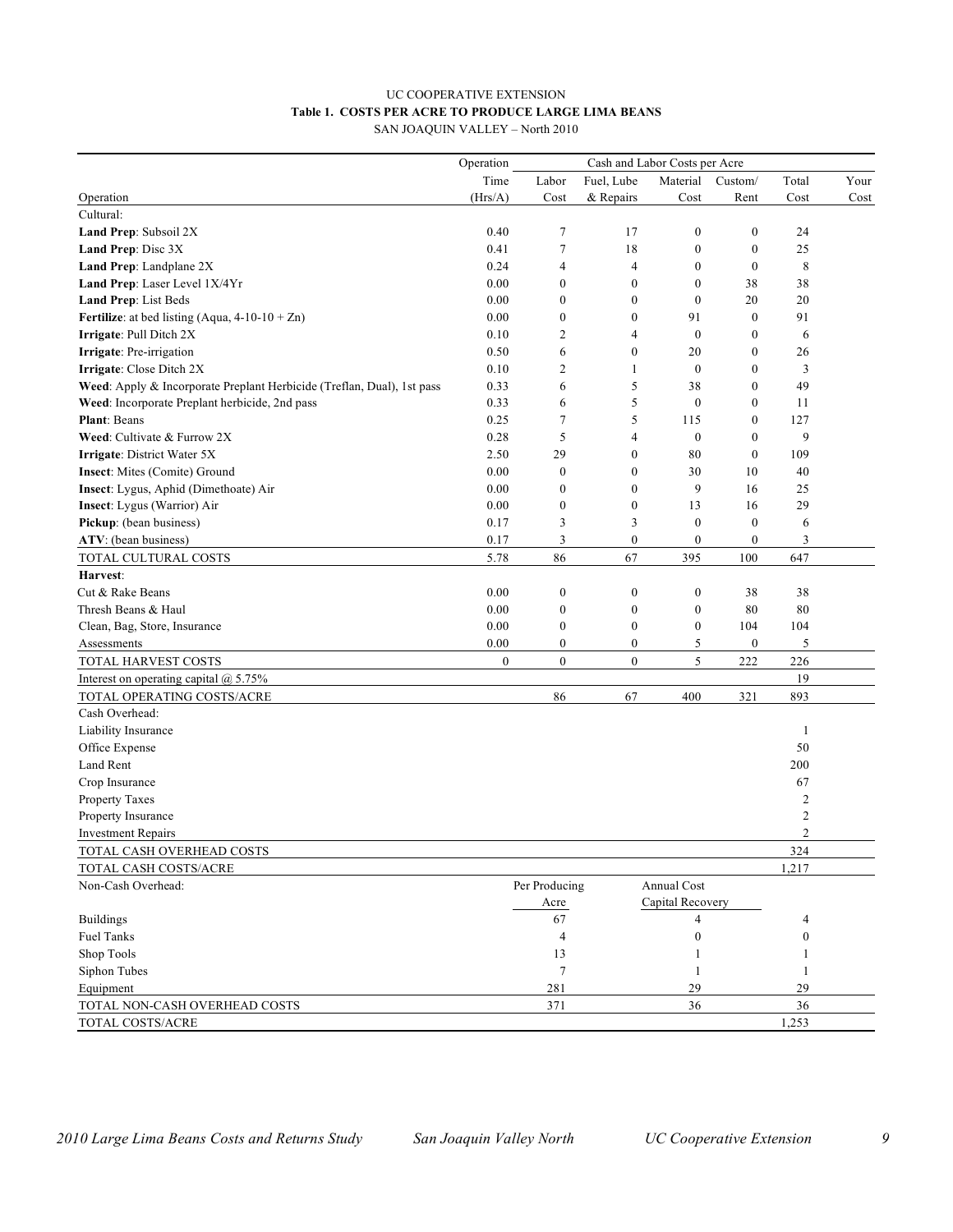#### UC COOPERATIVE EXTENSION **Table 2. COSTS and RETURNS PER ACRE TO PRODUCE LARGE LIMA BEANS**

SAN JOAQUIN VALLEY – North 2010

| Quantity/<br>Acre<br>Cost/Unit<br>Cost/Acre<br>Unit<br>Cost<br><b>GROSS RETURNS: Large Lima Beans</b><br>23.00<br>65.00<br>1,495<br>cwt<br>OPERATING COSTS<br>Custom:<br>0.25<br>150.00<br>38<br>Laser Level $(1X$ per 4 yrs)<br>acre<br>1.00<br>20.00<br>20<br>List Beds<br>acre<br>Application - Ground<br>1.00<br>10.00<br>10<br>acre<br>Application - Air<br>2.00<br>32<br>16.00<br>acre<br>Cutting & Windrow<br>1.00<br>38<br>38.00<br>acre<br>Threshing<br>25.00<br>2.50<br>63<br>cwt |
|---------------------------------------------------------------------------------------------------------------------------------------------------------------------------------------------------------------------------------------------------------------------------------------------------------------------------------------------------------------------------------------------------------------------------------------------------------------------------------------------|
|                                                                                                                                                                                                                                                                                                                                                                                                                                                                                             |
|                                                                                                                                                                                                                                                                                                                                                                                                                                                                                             |
|                                                                                                                                                                                                                                                                                                                                                                                                                                                                                             |
|                                                                                                                                                                                                                                                                                                                                                                                                                                                                                             |
|                                                                                                                                                                                                                                                                                                                                                                                                                                                                                             |
|                                                                                                                                                                                                                                                                                                                                                                                                                                                                                             |
|                                                                                                                                                                                                                                                                                                                                                                                                                                                                                             |
|                                                                                                                                                                                                                                                                                                                                                                                                                                                                                             |
|                                                                                                                                                                                                                                                                                                                                                                                                                                                                                             |
|                                                                                                                                                                                                                                                                                                                                                                                                                                                                                             |
| Haul<br>25.00<br>0.70<br>18<br>cwt                                                                                                                                                                                                                                                                                                                                                                                                                                                          |
| Clean, Store, Insurance<br>4.50<br>23.00<br>104<br>cwt                                                                                                                                                                                                                                                                                                                                                                                                                                      |
| Fertilizer:                                                                                                                                                                                                                                                                                                                                                                                                                                                                                 |
| 4-10-10 (10.45 lbs/gal)<br>209.00<br>1b<br>0.13<br>27                                                                                                                                                                                                                                                                                                                                                                                                                                       |
| Zinc Chelate 6%<br>0.50<br>gal<br>12.80<br>6                                                                                                                                                                                                                                                                                                                                                                                                                                                |
| Aqua Ammonia 20-0-0<br>120.00<br>0.48<br>lb N<br>58                                                                                                                                                                                                                                                                                                                                                                                                                                         |
| Irrigation:                                                                                                                                                                                                                                                                                                                                                                                                                                                                                 |
| Water (District)<br>30.00<br>100<br>acin<br>3.33                                                                                                                                                                                                                                                                                                                                                                                                                                            |
| Herbicide:                                                                                                                                                                                                                                                                                                                                                                                                                                                                                  |
| 1.50<br>30<br>Dual Magnum<br>pint<br>20.28                                                                                                                                                                                                                                                                                                                                                                                                                                                  |
| Treflan HFP<br>pint<br>4.84<br>7<br>1.50                                                                                                                                                                                                                                                                                                                                                                                                                                                    |
| Seed:                                                                                                                                                                                                                                                                                                                                                                                                                                                                                       |
| 120.00<br>1 <sub>b</sub><br>0.96<br>115<br>Large Lima (treated with protectants)                                                                                                                                                                                                                                                                                                                                                                                                            |
| Insecticide:                                                                                                                                                                                                                                                                                                                                                                                                                                                                                |
| Comite<br>14.80<br>2.00<br>pint<br>30                                                                                                                                                                                                                                                                                                                                                                                                                                                       |
| Dimethoate 4E<br>1.00<br>pint<br>8.64<br>9                                                                                                                                                                                                                                                                                                                                                                                                                                                  |
| Warrior<br>4.00<br>floz<br>3.21<br>13                                                                                                                                                                                                                                                                                                                                                                                                                                                       |
| Assessment:                                                                                                                                                                                                                                                                                                                                                                                                                                                                                 |
| Dry Bean Board (general assessment)<br>23.00<br>0.18<br>$\overline{4}$<br>cwt                                                                                                                                                                                                                                                                                                                                                                                                               |
| Dry Bean Board (varietal assessment)<br>23.00<br>0.04<br>1<br>cwt                                                                                                                                                                                                                                                                                                                                                                                                                           |
| Labor (machine)<br>3.33<br>48<br>hrs<br>14.39                                                                                                                                                                                                                                                                                                                                                                                                                                               |
| Labor (non-machine)<br>3.25<br>38<br>11.65<br>hrs                                                                                                                                                                                                                                                                                                                                                                                                                                           |
| 0.80<br>2.67<br>$\overline{2}$<br>Fuel - Gas<br>gal                                                                                                                                                                                                                                                                                                                                                                                                                                         |
| Fuel - Diesel<br>20.37<br>gal<br>2.04<br>42                                                                                                                                                                                                                                                                                                                                                                                                                                                 |
| Lube<br>7                                                                                                                                                                                                                                                                                                                                                                                                                                                                                   |
| 17<br>Machinery repair                                                                                                                                                                                                                                                                                                                                                                                                                                                                      |
| 19<br>Interest on operating capital $@$ 5.75%                                                                                                                                                                                                                                                                                                                                                                                                                                               |
| TOTAL OPERATING COSTS/ACRE<br>893                                                                                                                                                                                                                                                                                                                                                                                                                                                           |
| 602<br>NET RETURNS ABOVE OPERATING COSTS                                                                                                                                                                                                                                                                                                                                                                                                                                                    |
| CASH OVERHEAD COSTS:                                                                                                                                                                                                                                                                                                                                                                                                                                                                        |
| $\mathbf{1}$<br>Liability Insurance                                                                                                                                                                                                                                                                                                                                                                                                                                                         |
| $50\,$<br>Office Expense                                                                                                                                                                                                                                                                                                                                                                                                                                                                    |
| Land Rent Beans<br>200                                                                                                                                                                                                                                                                                                                                                                                                                                                                      |
| Crop Insurance<br>67                                                                                                                                                                                                                                                                                                                                                                                                                                                                        |
| Property Taxes<br>2                                                                                                                                                                                                                                                                                                                                                                                                                                                                         |
| 2<br>Property Insurance                                                                                                                                                                                                                                                                                                                                                                                                                                                                     |
| <b>Investment Repairs</b><br>2                                                                                                                                                                                                                                                                                                                                                                                                                                                              |
| 324<br>TOTAL CASH OVERHEAD COSTS/ACRE                                                                                                                                                                                                                                                                                                                                                                                                                                                       |
| TOTAL CASH COSTS/ACRE<br>1,217                                                                                                                                                                                                                                                                                                                                                                                                                                                              |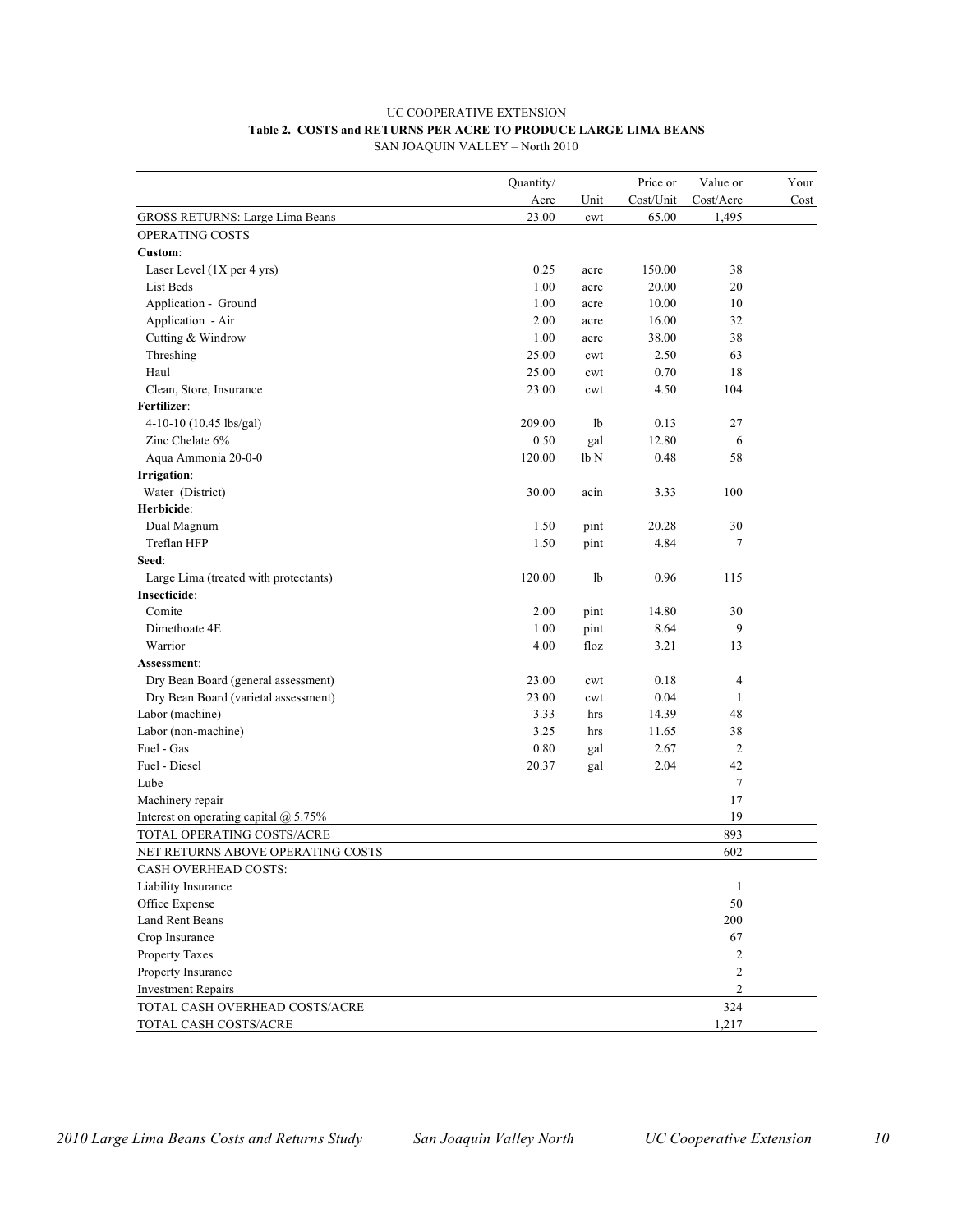#### UC COOPERATIVE EXTENSION **Table 2. CONTINUED** SAN JOAQUIN VALLEY – North 2010

|                                            | Quantity/ |      | Price or  | Value or     | Your |
|--------------------------------------------|-----------|------|-----------|--------------|------|
|                                            | Acre      | Unit | Cost/Unit | Cost/Accr    | Cost |
| NON-CASH OVERHEAD COSTS (Capital Recovery) |           |      |           |              |      |
| Building                                   |           |      |           | 4            |      |
| <b>Fuel Tanks</b>                          |           |      |           | $\mathbf{0}$ |      |
| Shop Tools                                 |           |      |           |              |      |
| Siphon Tubes                               |           |      |           |              |      |
| Equipment                                  |           |      |           | 29           |      |
| TOTAL NON-CASH OVERHEAD COSTS/ACRE         |           |      |           | 36           |      |
| TOTAL COSTS/ACRE                           |           |      |           | 1,253        |      |
| NET RETURNS ABOVE TOTAL COSTS              |           |      |           | 242          |      |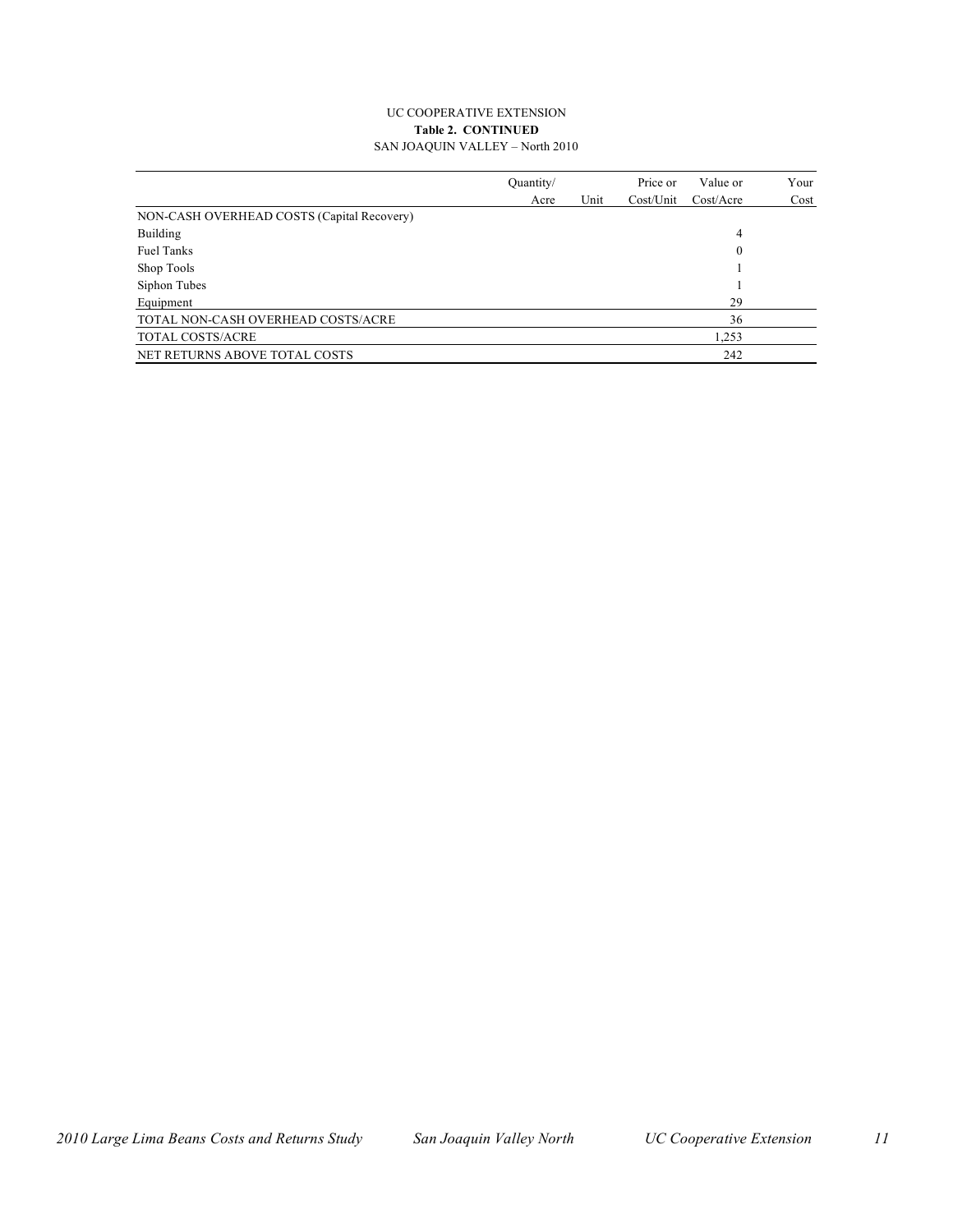#### UC COOPERATIVE EXTENSION **Table 3. MONTHLY CASH COSTS PER ACRE TO PRODUCE LARGE LIMA BEANS**

SAN JOAQUIN VALLEY – North 2010

| Beginning NOV 09                                          | <b>NOV</b>       | DEC              | <b>JAN</b>       | <b>FEB</b>       | <b>MAR</b>       |                  | APR MAY          | <b>JUN</b>       |                  | JUL AUG          | <b>SEP</b>       | OCT              | <b>TOTAL</b>   |
|-----------------------------------------------------------|------------------|------------------|------------------|------------------|------------------|------------------|------------------|------------------|------------------|------------------|------------------|------------------|----------------|
| Ending OCT 10                                             | 09               | 09               | 10               | 10               | 10               | 10               | 10               | 10               | 10               | 10               | 10               | 10               |                |
| Cultural:                                                 |                  |                  |                  |                  |                  |                  |                  |                  |                  |                  |                  |                  |                |
| Land Prep: Subsoil 2X                                     | 24               |                  |                  |                  |                  |                  |                  |                  |                  |                  |                  |                  | 24             |
| Land Prep: Disc 3X                                        | 9                |                  |                  |                  |                  | 15               |                  |                  |                  |                  |                  |                  | 25             |
| Land Prep: Landplane 2X                                   |                  |                  |                  |                  |                  | 8                |                  |                  |                  |                  |                  |                  | 8              |
| Land Prep: Laser Level 1X/4Yr                             |                  |                  |                  |                  |                  | 38               |                  |                  |                  |                  |                  |                  | 38             |
| Land Prep: List Beds                                      |                  |                  |                  |                  |                  | 20               |                  |                  |                  |                  |                  |                  | 20             |
| Fertilize: at bed listing (Aqua, $4-10-10+Zn$ )           |                  |                  |                  |                  |                  | 91               |                  |                  |                  |                  |                  |                  | 91             |
| Irrigate: Pull Ditch 2X                                   |                  |                  |                  |                  |                  |                  | 3                | 3                |                  |                  |                  |                  | 6              |
| Irrigate: Pre-irrigation                                  |                  |                  |                  |                  |                  |                  | 26               |                  |                  |                  |                  |                  | 26             |
| Irrigate: Close Ditch                                     |                  |                  |                  |                  |                  |                  | $\overline{2}$   |                  |                  |                  | $\overline{2}$   |                  | 3              |
| Weed: Preplant Apply/Incorporate (Treflan, Dual) 1st pass |                  |                  |                  |                  |                  |                  | 49               |                  |                  |                  |                  |                  | 49             |
| Weed: Preplant, Incorporate Herbicide, 2nd pass           |                  |                  |                  |                  |                  |                  | 11               |                  |                  |                  |                  |                  | 11             |
| <b>Plant: Beans</b>                                       |                  |                  |                  |                  |                  |                  | 127              |                  |                  |                  |                  |                  | 127            |
| Weed: Cultivate & Furrow 2X                               |                  |                  |                  |                  |                  |                  | 5                | 5                |                  |                  |                  |                  | 9              |
| Irrigate: District Water 5X                               |                  |                  |                  |                  |                  |                  |                  | 26               | 42               | 42               |                  |                  | 109            |
| <b>Insect:</b> Mites (Comite) Ground                      |                  |                  |                  |                  |                  |                  |                  | 40               |                  |                  |                  |                  | 40             |
| Insect: Lygus (Dimethoate) Air                            |                  |                  |                  |                  |                  |                  |                  |                  |                  | 25               |                  |                  | 25             |
| <b>Insect:</b> Lygus (Warrior) Air                        |                  |                  |                  |                  |                  |                  |                  |                  |                  |                  | 29               |                  | 29             |
| Pickup: (bean business)                                   | $\boldsymbol{0}$ | $\boldsymbol{0}$ | $\boldsymbol{0}$ | $\boldsymbol{0}$ | $\boldsymbol{0}$ | $\boldsymbol{0}$ | $\boldsymbol{0}$ | $\boldsymbol{0}$ | $\boldsymbol{0}$ | $\boldsymbol{0}$ | $\boldsymbol{0}$ | $\boldsymbol{0}$ | 6              |
| ATV: (bean business)                                      | $\boldsymbol{0}$ | $\boldsymbol{0}$ | $\boldsymbol{0}$ | $\boldsymbol{0}$ | $\boldsymbol{0}$ | $\mathbf{0}$     | $\mathbf{0}$     | $\boldsymbol{0}$ | $\boldsymbol{0}$ | $\boldsymbol{0}$ | $\boldsymbol{0}$ | $\boldsymbol{0}$ | 3              |
| TOTAL CULTURAL COSTS                                      | 34               | 1                | $\mathbf{1}$     | $\mathbf{1}$     | $\mathbf{1}$     | 173              | 223              | 74               | 42               | 67               | 31               | $\mathbf{1}$     | 647            |
| Harvest:                                                  |                  |                  |                  |                  |                  |                  |                  |                  |                  |                  |                  |                  |                |
| Cut & Rake Beans                                          |                  |                  |                  |                  |                  |                  |                  |                  |                  |                  |                  | 38               | 38             |
| Thresh Beans & Haul                                       |                  |                  |                  |                  |                  |                  |                  |                  |                  |                  |                  | 80               | 80             |
| Clean, Bag, Store & Insurance                             |                  |                  |                  |                  |                  |                  |                  |                  |                  |                  |                  | 104              | 104            |
| Assessments                                               |                  |                  |                  |                  |                  |                  |                  |                  |                  |                  |                  | 5                | 5              |
| TOTAL HARVEST COSTS                                       |                  |                  |                  |                  |                  |                  |                  |                  |                  |                  |                  | 226              | 226            |
| Interest on operating capital $@$ 5.75%                   | $\mathbf{0}$     | $\boldsymbol{0}$ | $\boldsymbol{0}$ | $\boldsymbol{0}$ | $\boldsymbol{0}$ | $\mathbf{1}$     | $\overline{c}$   | $\overline{2}$   | 3                | 3                | 3                | $\overline{4}$   | 19             |
| TOTAL OPERATING COSTS/ACRE                                | 34               | $\mathbf{1}$     | $\mathbf{1}$     | $\mathbf{1}$     | $\mathbf{1}$     | 174              | 225              | 76               | 45               | 70               | 34               | 231              | 893            |
| <b>OVERHEAD:</b>                                          |                  |                  |                  |                  |                  |                  |                  |                  |                  |                  |                  |                  |                |
| Liability Insurance                                       |                  |                  | 1                |                  |                  |                  |                  |                  |                  |                  |                  |                  | 1              |
| Office Expense                                            | $\overline{4}$   | 4                | $\overline{4}$   | 4                | 4                |                  |                  |                  | 4                | $\Delta$         |                  | 4                | 50             |
| Land Rent                                                 |                  |                  |                  |                  |                  |                  |                  |                  |                  |                  |                  | 200              | 200            |
| Crop Insurance                                            |                  |                  |                  |                  |                  |                  | 67               |                  |                  |                  |                  |                  | 67             |
| Property Taxes                                            |                  |                  | 1                |                  |                  |                  |                  |                  | 1                |                  |                  |                  | $\overline{2}$ |
| Property Insurance                                        |                  |                  | 1                |                  |                  |                  |                  |                  | 1                |                  |                  |                  | $\overline{c}$ |
| <b>Investment Repairs</b>                                 | $\boldsymbol{0}$ | $\boldsymbol{0}$ | $\boldsymbol{0}$ | $\boldsymbol{0}$ | 0                | $\bf{0}$         | $\boldsymbol{0}$ | $\boldsymbol{0}$ | $\mathbf{0}$     | $\boldsymbol{0}$ | $\boldsymbol{0}$ | $\boldsymbol{0}$ | $\overline{c}$ |
| TOTAL CASH OVERHEAD COSTS                                 | $\overline{4}$   | $\overline{4}$   | $\tau$           | $\overline{4}$   | $\overline{4}$   | $\overline{4}$   | 72               | $\overline{4}$   | 6                | $\overline{4}$   | $\overline{4}$   | 204              | 324            |
| TOTAL CASH COSTS/ACRE                                     | 38               | 5                | 8                | 5                | 5                | 178              | 296              | 80               | 51               | 74               | 39               | 436              | 1,217          |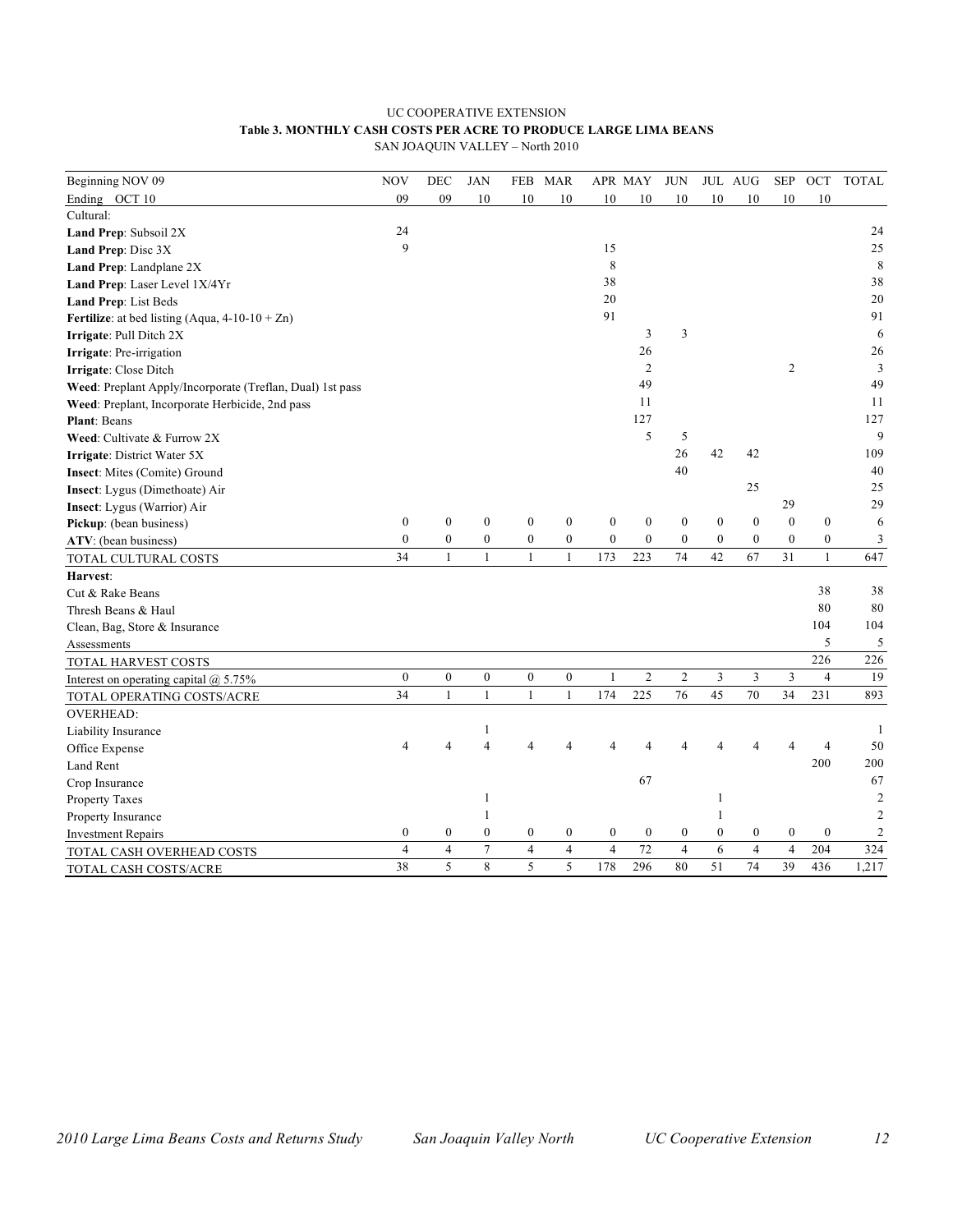#### UC COOPERATIVE EXTENSION **Table 4. RANGING ANALYSIS FOR LARGE LIMA BEAN** SAN JOAQUIN VALLEY – North 2010

|                                              | YIELD (cwt) |       |       |       |       |       |       |  |  |
|----------------------------------------------|-------------|-------|-------|-------|-------|-------|-------|--|--|
|                                              | 19.00       | 21.00 | 23.00 | 25.00 | 27.00 | 29.00 | 31.00 |  |  |
| OPERATING COSTS/ACRE:                        |             |       |       |       |       |       |       |  |  |
| Cultural Cost                                | 647         | 647   | 647   | 647   | 647   | 647   | 647   |  |  |
| Harvest Cost (Cut, Windrow, Thresh)          | 104         | 111   | 118   | 125   | 132   | 139   | 146   |  |  |
| Harvest Cost (Clean, Bag, Store)             | 86          | 94    | 103   | 113   | 122   | 131   | 140   |  |  |
| Assessments                                  | 4           | 5     | 5     | 5     | 6     | 6     | 7     |  |  |
| Interest on operating capital $\omega$ 5.75% | 19          | 19    | 19    | 19    | 19    | 19    | 20    |  |  |
| TOTAL OPERATING COSTS/ACRE                   | 860         | 876   | 892   | 909   | 926   | 942   | 960   |  |  |
| <b>TOTAL OPERATING COSTS/cwt</b>             | 45.28       | 41.73 | 38.79 | 36.37 | 34.30 | 32.49 | 30.98 |  |  |
| <b>CASH OVERHEAD COSTS/ACRE</b>              | 324         | 324   | 324   | 324   | 324   | 324   | 324   |  |  |
| TOTAL CASH COSTS/ACRE                        | 1.184       | 1.200 | 1.216 | 1.233 | 1.250 | 1,266 | 1,284 |  |  |
| <b>TOTAL CASH COSTS/cwt</b>                  | 62.33       | 57.15 | 52.88 | 49.33 | 46.30 | 43.66 | 41.43 |  |  |
| NON-CASH OVERHEAD COSTS/ACRE                 | 36          | 36    | 36    | 36    | 36    | 36    | 36    |  |  |
| <b>TOTAL COSTS/ACRE</b>                      | 1,220       | 1,236 | 1,252 | 1.269 | 1.286 | 1,302 | 1,320 |  |  |
| <b>TOTAL COSTS/cwt</b>                       | 64.22       | 58.87 | 54.44 | 50.77 | 47.64 | 44.90 | 42.59 |  |  |

#### COSTS PER ACRE AT VARYING YIELDS TO PRODUCE LARGE LIMA BEANS

#### NET RETURNS PER ACRE ABOVE OPERATING COSTS

| <b>PRICE</b>           | YIELD (cwt) |       |       |       |       |       |       |  |  |  |  |
|------------------------|-------------|-------|-------|-------|-------|-------|-------|--|--|--|--|
| $\sqrt{\frac{2}{\pi}}$ | 19.00       | 21.00 | 23.00 | 25.00 | 27.00 | 29.00 | 31.00 |  |  |  |  |
| 45.00                  | $-5$        | 69    | 143   | 216   | 289   | 363   | 435   |  |  |  |  |
| 50.00                  | 90          | 174   | 258   | 341   | 424   | 508   | 590   |  |  |  |  |
| 55.00                  | 185         | 279   | 373   | 466   | 559   | 653   | 745   |  |  |  |  |
| 60.00                  | 280         | 384   | 488   | 591   | 694   | 798   | 900   |  |  |  |  |
| 65.00                  | 375         | 489   | 603   | 716   | 829   | 943   | 1,055 |  |  |  |  |
| 70.00                  | 470         | 594   | 718   | 841   | 964   | 1,088 | 1,210 |  |  |  |  |
| 75.00                  | 565         | 699   | 833   | 966   | 1,099 | 1,233 | 1,365 |  |  |  |  |

#### NET RETURNS PER ACRE ABOVE CASH COSTS

| <b>PRICE</b>           | YIELD (cwt) |        |        |        |       |       |       |  |  |  |  |
|------------------------|-------------|--------|--------|--------|-------|-------|-------|--|--|--|--|
| $\sqrt{\frac{2}{\pi}}$ | 19.00       | 21.00  | 23.00  | 25.00  | 27.00 | 29.00 | 31.00 |  |  |  |  |
| 45.00                  | $-329$      | $-255$ | $-181$ | $-108$ | $-35$ | 39    | 111   |  |  |  |  |
| 50.00                  | $-234$      | $-150$ | -66    | 17     | 100   | 184   | 266   |  |  |  |  |
| 55.00                  | $-139$      | $-45$  | 49     | 142    | 235   | 329   | 421   |  |  |  |  |
| 60.00                  | $-44$       | 60     | 164    | 267    | 370   | 474   | 576   |  |  |  |  |
| 65.00                  | 51          | 165    | 279    | 392    | 505   | 619   | 731   |  |  |  |  |
| 70.00                  | 146         | 270    | 394    | 517    | 640   | 764   | 886   |  |  |  |  |
| 75.00                  | 241         | 375    | 509    | 642    | 775   | 909   | 1,041 |  |  |  |  |

#### NET RETURNS PER ACRE ABOVE TOTAL COSTS

| <b>PRICE</b>        | YIELD (cwt) |        |        |        |       |       |       |  |  |  |
|---------------------|-------------|--------|--------|--------|-------|-------|-------|--|--|--|
| $\sqrt{\text{cwt}}$ | 19.00       | 21.00  | 23.00  | 25.00  | 27.00 | 29.00 | 31.00 |  |  |  |
| 45.00               | $-365$      | $-291$ | $-217$ | $-144$ | $-71$ | 3     | 75    |  |  |  |
| 50.00               | $-270$      | $-186$ | $-102$ | $-19$  | 64    | 148   | 230   |  |  |  |
| 55.00               | $-175$      | $-81$  | 13     | 106    | 199   | 293   | 385   |  |  |  |
| 60.00               | $-80$       | 24     | 128    | 231    | 334   | 438   | 540   |  |  |  |
| 65.00               | 15          | 129    | 243    | 356    | 469   | 583   | 695   |  |  |  |
| 70.00               | 110         | 234    | 358    | 481    | 604   | 728   | 850   |  |  |  |
| 75.00               | 205         | 339    | 473    | 606    | 739   | 873   | 1,005 |  |  |  |

*2010 Large Lima Beans Costs and Returns Study San Joaquin Valley North UC Cooperative Extension 13*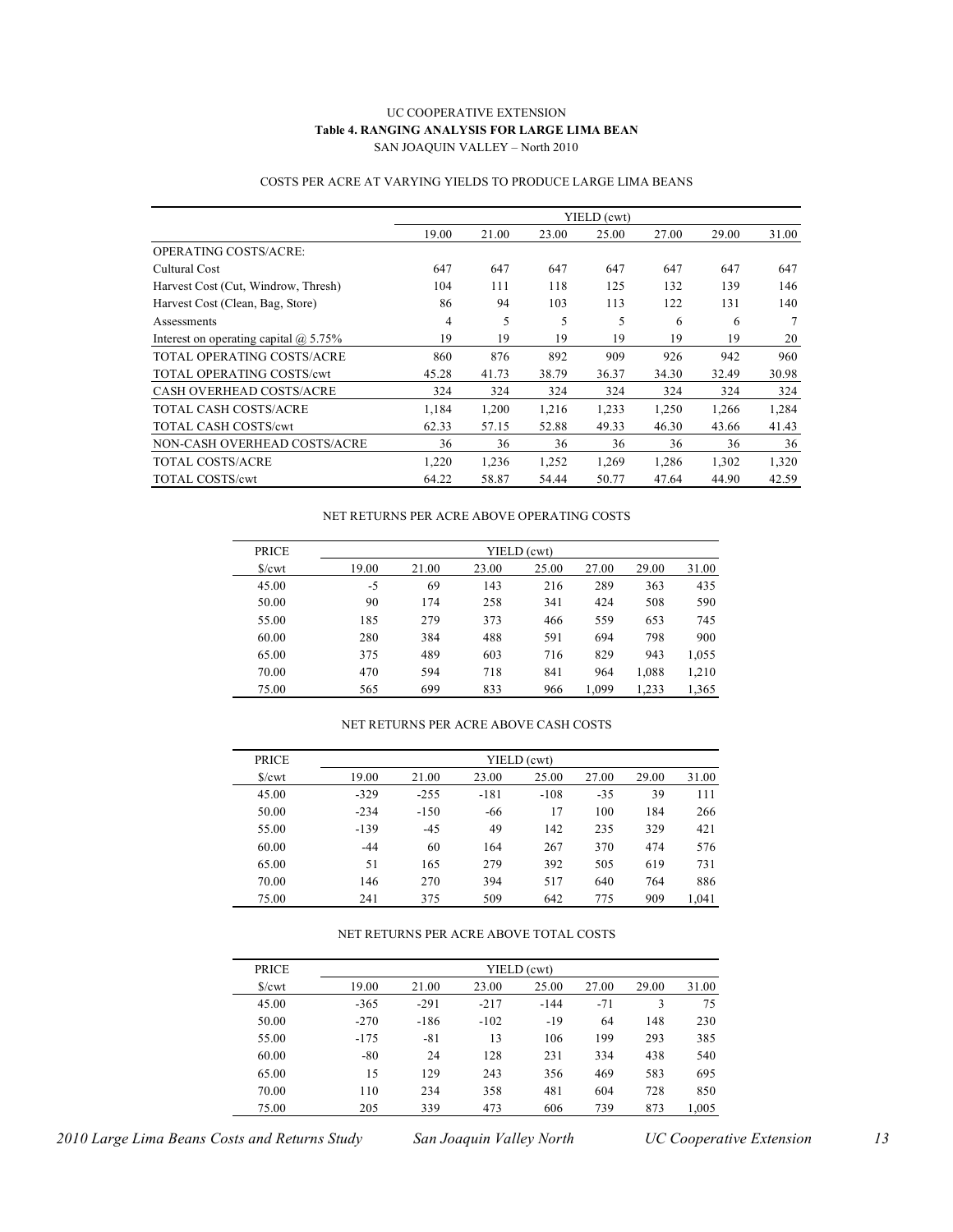#### UC COOPERATIVE EXTENSION **Table 5. WHOLE FARM ANNUAL EQUPMENT, INVESTMENT, AND BUSINESS OVERHEAD COSTS** SAN JOAQUIN VALLEY – North 2010

|    |                          |         |      |         |          |        | Cash Overhead  |        |  |
|----|--------------------------|---------|------|---------|----------|--------|----------------|--------|--|
|    |                          |         | Yrs  | Salvage | Capital  | Insur- |                |        |  |
| Yr | Description              | Price   | Life | Value   | Recovery | ance   | Taxes          | Total  |  |
| 10 | 215HP Tractor Track      | 240,000 | 10   | 70,892  | 25,003   | 1,192  | 1,554          | 27,749 |  |
| 10 | 95 HP Tractor MFWD       | 62,968  | 10   | 18,600  | 6,560    | 313    | 408            | 7,280  |  |
| 10 | ATV <sub>4WD</sub>       | 5,128   | 10   | 1,515   | 534      | 25     | 33             | 593    |  |
| 10 | Blade Rear 8'            | 3,500   | 10   | 619     | 398      | 16     | 21             | 434    |  |
| 10 | Cultivator Rolling 6 Row | 11,500  | 12   | 1,593   | 1,178    | 50     | 65             | 1,293  |  |
| 10 | Cultivator Sled 6 Row    | 10,153  | 12   | 1,406   | 1,040    | 44     | 58             | 1,142  |  |
| 10 | Disc - Finish 18'        | 26,548  | 12   | 3,677   | 2,719    | 116    | 151            | 2,986  |  |
| 10 | Disc - Stubble 16'       | 21,618  | 12   | 2,994   | 2,214    | 94     | 123            | 2,431  |  |
| 10 | Ditcher - V              | 4,505   | 12   | 624     | 461      | 20     | 26             | 507    |  |
| 10 | Pickup 3/4 Ton           | 31,000  | 10   | 9,157   | 3,229    | 154    | 201            | 3,584  |  |
| 10 | Planter-6 Row            | 21,848  | 10   | 3,864   | 2,484    | 99     | 129            | 2,712  |  |
| 10 | Saddle Tanks 2-200g      | 5,033   | 10   | 890     | 572      | 23     | 30             | 625    |  |
| 10 | Spray Boom - 20'         | 1,220   | 10   | 216     | 139      | 6      | $\overline{7}$ | 151    |  |
| 10 | Subsoiler - 16'          | 14,000  | 10   | 2,476   | 1,592    | 63     | 82             | 1,738  |  |
| 10 | Triplane - 16'           | 20,341  | 12   | 2,817   | 2,083    | 89     | 116            | 2,288  |  |
|    | <b>TOTAL</b>             | 479,362 |      | 121,340 | 50,206   | 2,304  | 3,004          | 55,513 |  |
|    | 60% of New Cost*         | 287,617 |      | 72,804  | 30,124   | 1,382  | 1,802          | 33,308 |  |

#### ANNUAL EQUIPMENT COSTS

\*Used to reflect a mix of new and used equipment

#### ANNUAL INVESTMENT COSTS

|                          |         |      |         |          | Cash Overhead |       |         |        |
|--------------------------|---------|------|---------|----------|---------------|-------|---------|--------|
|                          |         | Yrs  | Salvage | Capital  | Insur-        |       |         |        |
| Description              | Price   | Life | Value   | Recovery | ance          | Taxes | Repairs | Total  |
| Building(s) $2,400$ sqft | 80,000  | 25   | 0       | 5.057    | 307           | 400   | 1,600   | 7,364  |
| Fuel Tanks 2-300 gal     | 4.800   | 20   | 0       | 377      | 18            | 24    | 96      | 515    |
| Shop Tools               | 15.000  | 20   | 0       | 1.178    | 58            | 75    | 300     | 1,611  |
| Siphon Tubes 720, 2-inch | 8,820   | 10   | 0       | 1,128    | 34            | 44    | 176     | 1,382  |
| <b>TOTAL INVESTMENT</b>  | 108.620 |      | 0       | 7.741    | 417           | 543   | 2.172   | 10,872 |

#### ANNUAL BUSINESS OVERHEAD COSTS

| Units/ |      | Price/ | Total  |
|--------|------|--------|--------|
| Farm   | Unit | Unit   | Cost   |
| 200    | acre | 67.45  | 13,490 |
| 200    | acre | 200.00 | 40,000 |
| 1,200  | acre | 1.17   | 1,404  |
| 1.200  | acre | 50.00  | 60,000 |
|        |      |        |        |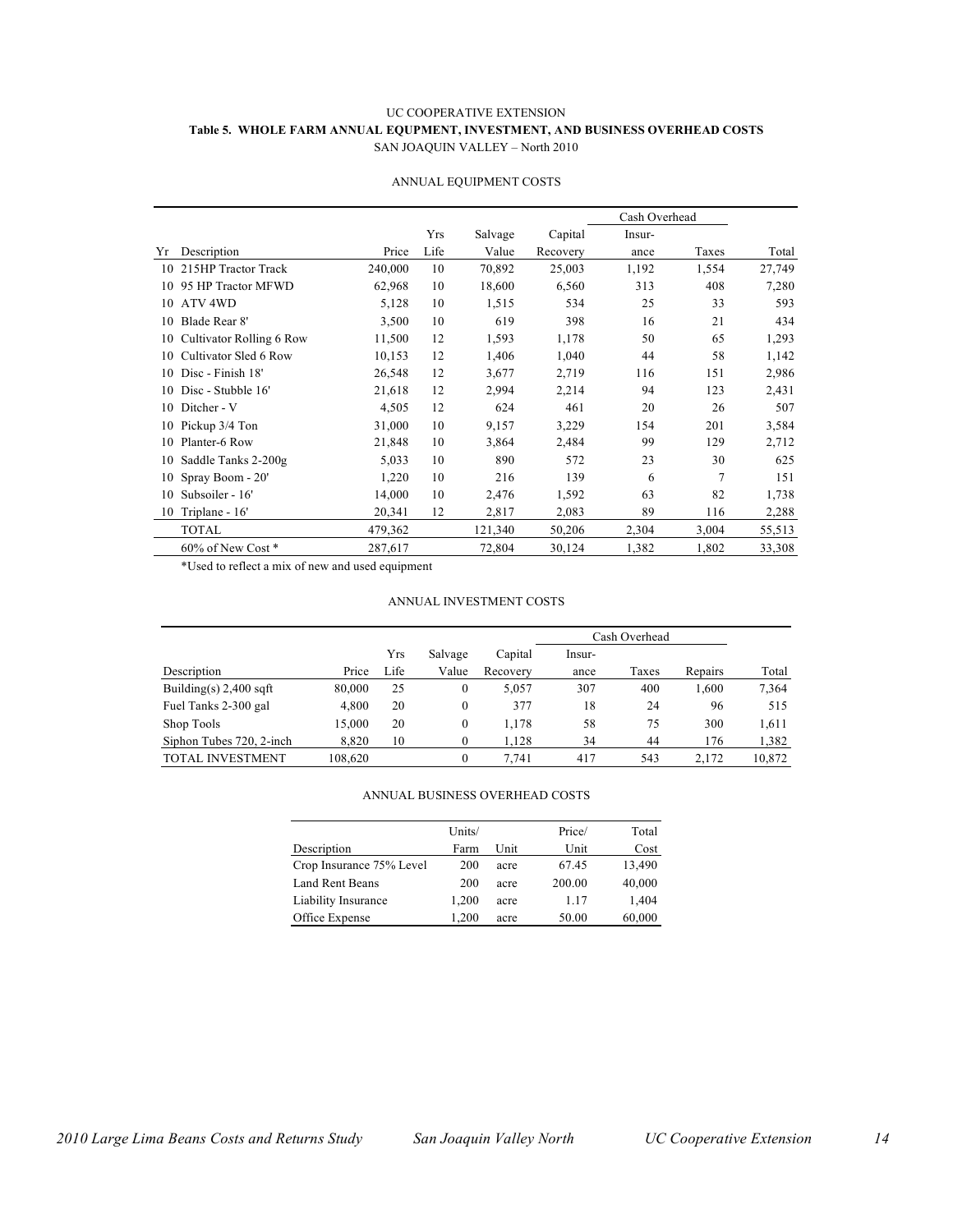#### UC COOPERATIVE EXTENSION **Table 6. HOURLY EQUIPMENT COSTS** SAN JOAQUIN VALLEY - North 2010

|                             | Actual | Cash Overhead |        | Operating |         |           |       |           |
|-----------------------------|--------|---------------|--------|-----------|---------|-----------|-------|-----------|
|                             | Hours  | Capital       | Insur- |           |         | Fuel $\&$ | Total | Total     |
| <b>Yr</b> Description       | Used   | Recovery      | ance   | Taxes     | Repairs | Lube      | Oper. | Costs/Hr. |
| 10215HP Tractor Track       | 1,600  | 9.37          | 0.45   | 0.58      | 6.38    | 29.27     | 35.65 | 46.05     |
| 1095 HP Tractor MFWD        | 1,267  | 3.28          | 0.16   | 0.20      | 1.25    | 10.94     | 12.19 | 15.83     |
| <b>10 ATV 4WD</b>           | 200    | 1.60          | 0.08   | 0.11      | 0.37    | 0.92      | 1.29  | 3.08      |
| 10 Blade Rear 8'            | 200    | 1.19          | 0.05   | 0.06      | 0.58    | 0.00      | 0.58  | 1.88      |
| 10 Cultivator Rolling 6 Row | 216    | 4.25          | 0.18   | 0.24      | 2.41    | 0.00      | 2.41  | 7.08      |
| 10 Cultivator Sled 6 Row    | 166    | 3.75          | 0.16   | 0.21      | 2.12    | 0.00      | 2.12  | 6.24      |
| 10 Disc - Finish 18'        | 166    | 9.84          | 0.42   | 0.55      | 4.31    | 0.00      | 4.31  | 15.12     |
| 10 Disc - Stubble 16'       | 166    | 7.98          | 0.34   | 0.44      | 3.51    | 0.00      | 3.51  | 12.27     |
| 10 Ditcher - V              | 166    | 1.67          | 0.07   | 0.09      | 1.25    | 0.00      | 1.25  | 3.08      |
| 10 Pickup 3/4 Ton           | 200    | 9.67          | 0.46   | 0.60      | 2.27    | 13.82     | 16.09 | 26.82     |
| 10 Planter-6 Row            | 132    | 9.94          | 0.39   | 0.51      | 6.02    | 0.00      | 6.02  | 16.86     |
| 10 Saddle Tanks 2-200g      | 800    | 0.43          | 0.02   | 0.02      | 0.01    | 0.00      | 0.01  | 0.48      |
| 10 Spray Boom - 20'         | 150    | 0.56          | 0.02   | 0.03      | 0.33    | 0.00      | 0.33  | 0.94      |
| 10 Subsoiler - 16'          | 200    | 4.78          | 0.19   | 0.25      | 3.20    | 0.00      | 3.20  | 8.42      |
| 10 Triplane - 16'           | 250    | 4.99          | 0.21   | 0.28      | 3.11    | 0.00      | 3.11  | 8.59      |